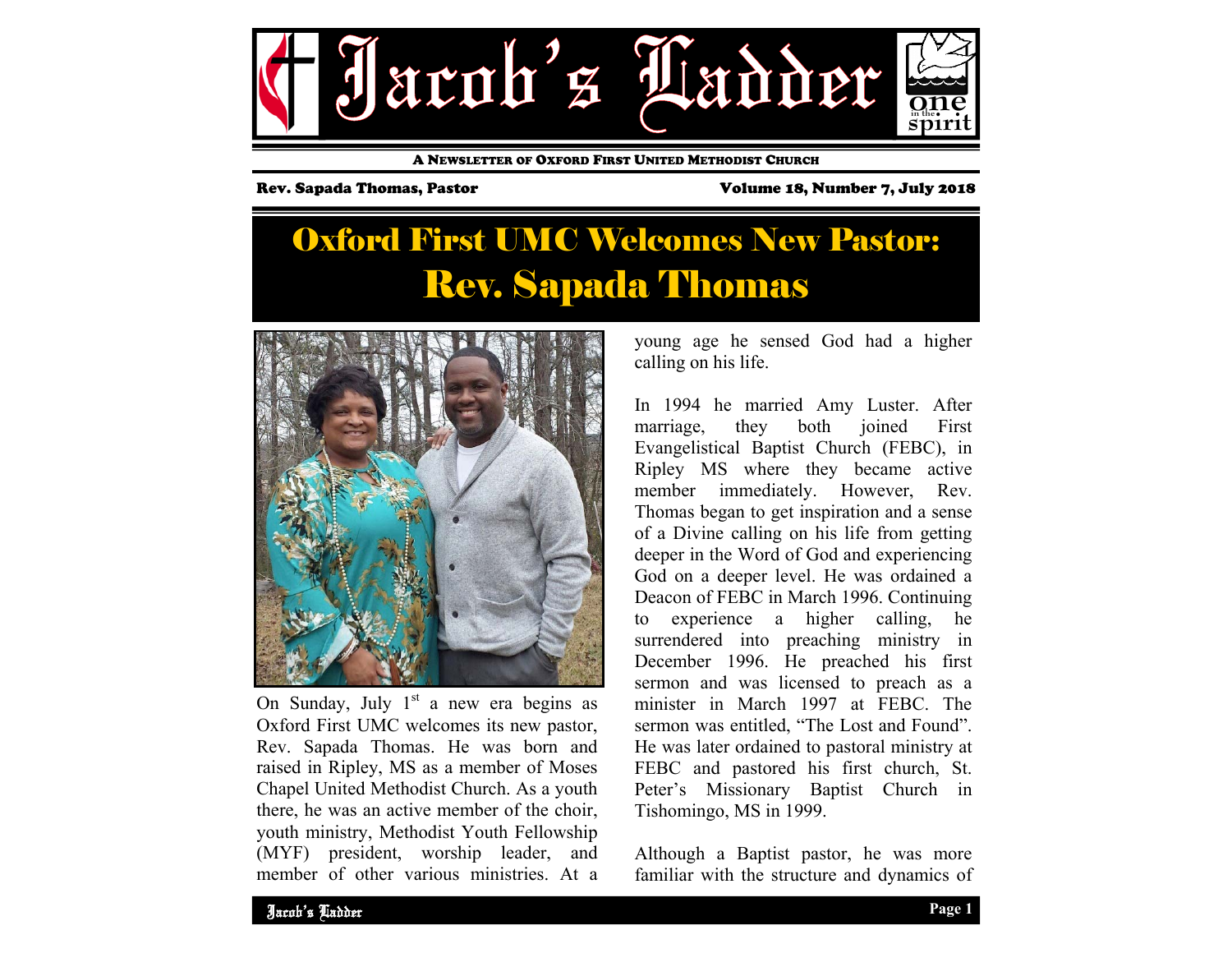the United Methodist Church. Therefore, God lead him to return to the United Methodist Church in 2001 where he once again became a member of Moses Chapel U.M. Church. He led and/or assisted various ministries of Moses Chapel U.M. Church from 2001 to 2004 while going through the United Methodist candidacy for ministry process for ministers. He was then appointed as pastor of Mt. Moriah United Methodist Church in Corinth, MS. He served Mt. Moriah from 2004 to 2010. While at Mt. Moriah, he was able to provide positive leadership and grow the church spiritually through preaching and teaching, started a youth dance team (that grew to approximately 20 people), and becoming more active in the community.

After serving at Mt. Moriah, he was appointed as an associate pastor to First United Methodist Church (FUMC) in Tupelo, MS. As a full-time associate pastor, his primary responsibilities were to lead a contemporary worship service of Tupelo FUMC, called The Invitation; promote and organized the mission ministry, preaching/ teaching, prayer ministry, pastoral care and other responsibility designed by the senior pastor. He also assisted with youth ministry leading on and off campus retreats, mission trips, worship, and small groups. Rev. Thomas served Tupelo FUMC from 2010 to 2015. While leading the mission ministry, he effectively organized and led multiple mission trips to Tegucigalpa, Honduras where they built homes, fed communities, and provided school uniforms and supplies to many Honduran children. He has also

traveled to Africa, preaching and teaching, at various Nigerian churches.

Rev. Thomas is also an educated man. He received his Associates of Arts degree from Northeast Mississippi Community College (Booneville, MS) in Psychology in 2001. He earned his Bachelor of Arts Degree from Rust College (Holly Springs, MS) in Sociology in 2005, where he graduated *Summa Cum Laude*. Lastly, he further his preparation for Christian ministry by earning his Masters of Divinity degree from Memphis Theological Seminary (Memphis, TN) in 2015, where he graduated *Magna Cum Laude* and received the Hoyt Hickman award of excellence in worship liturgy. He is currently employed as a Mental Health Technician at North Mississippi State Hospital in Tupelo, MS and the very proud pastor of Oxford First United Methodist Church in Oxford, MS.

heart, mind, and soul. It is an honor and Rev. Thomas loves preaching and teaching God's Word. He loves leading and engaging in corporate and individual worship. His favorite scripture is JEREMIAH 29:11, which says, "I know the plans I have for you," declares the Lord, "plans to prosper you and not to harm you, plans to give you hope and a future." He has been married to the beautiful, Amy Luster Thomas for 24 years. They have three children: Antonieo, Khadijah, and DeVonte'. They also have four grandchildren: A'myleion, Antieona, Khadence, and Khamyiah. His family loves worshiping and serving God with all their privilege to serve and minister at Oxford First United Methodist Church!!!!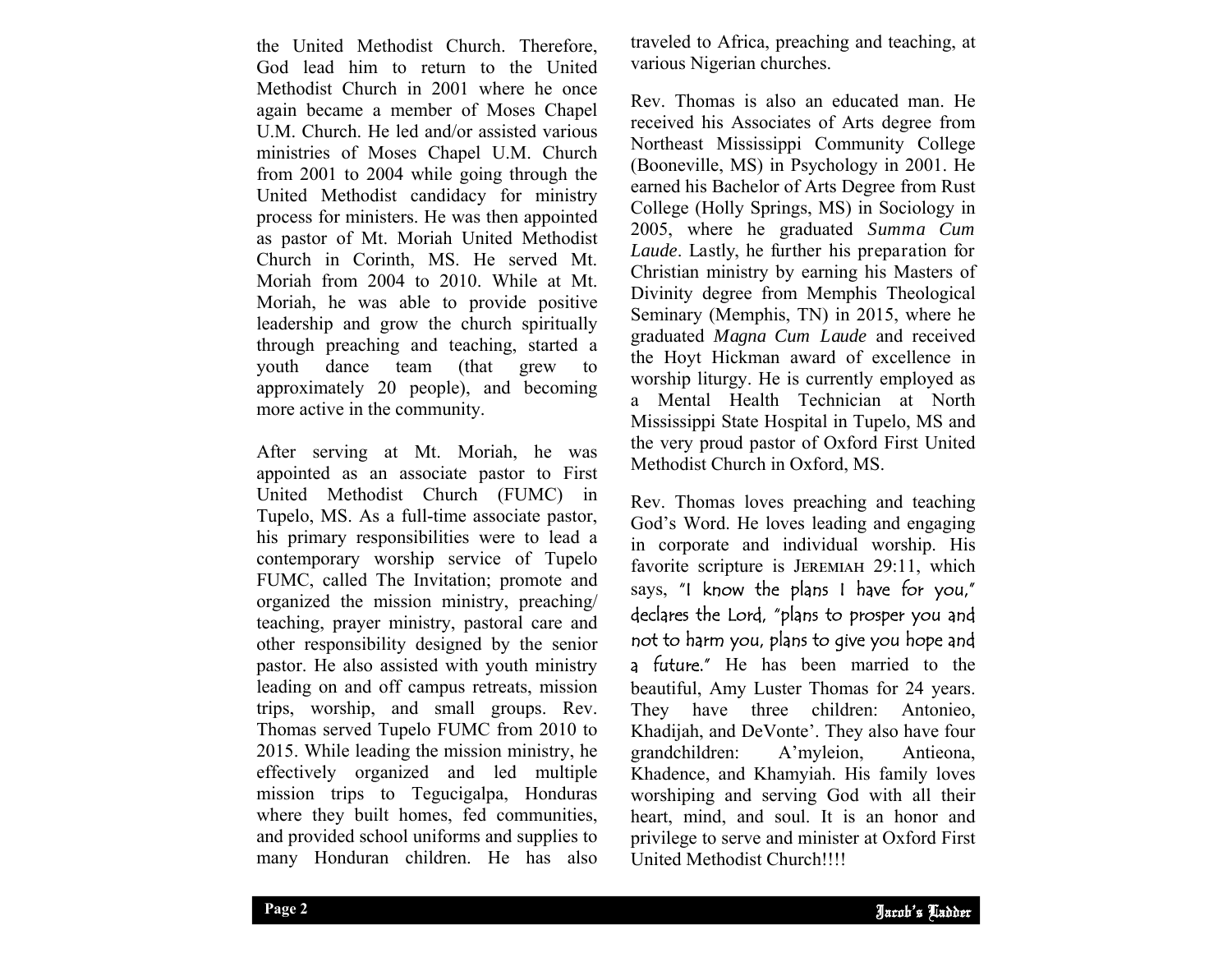# Vacation Bible School 2018



### **Monday, July 23r<sup>d</sup> through Thursday, July 26th 6:00 to 8:00 ඉ.ආ.**

Plan to join us for 4 days of fun, games, food,<br>laughter, learning and learning and fellowship. VBS will be held for ALL ages.

There will be a planning meeting on Sunday, July 8<sup>th</sup>, after morning Worship for anyone wanting to help.

## First Sermon & Birthday Celebration

B.



On Sunday, June 24, 2018, Minister Gracie Spearman, (above) as part of the Annual Birthday Celebration, preached her first sermon at Oxford First UMC. The month of January took First Place for table decoration and July raised the most money. Sis. Stella Murray (inset) was Program Coordinator.